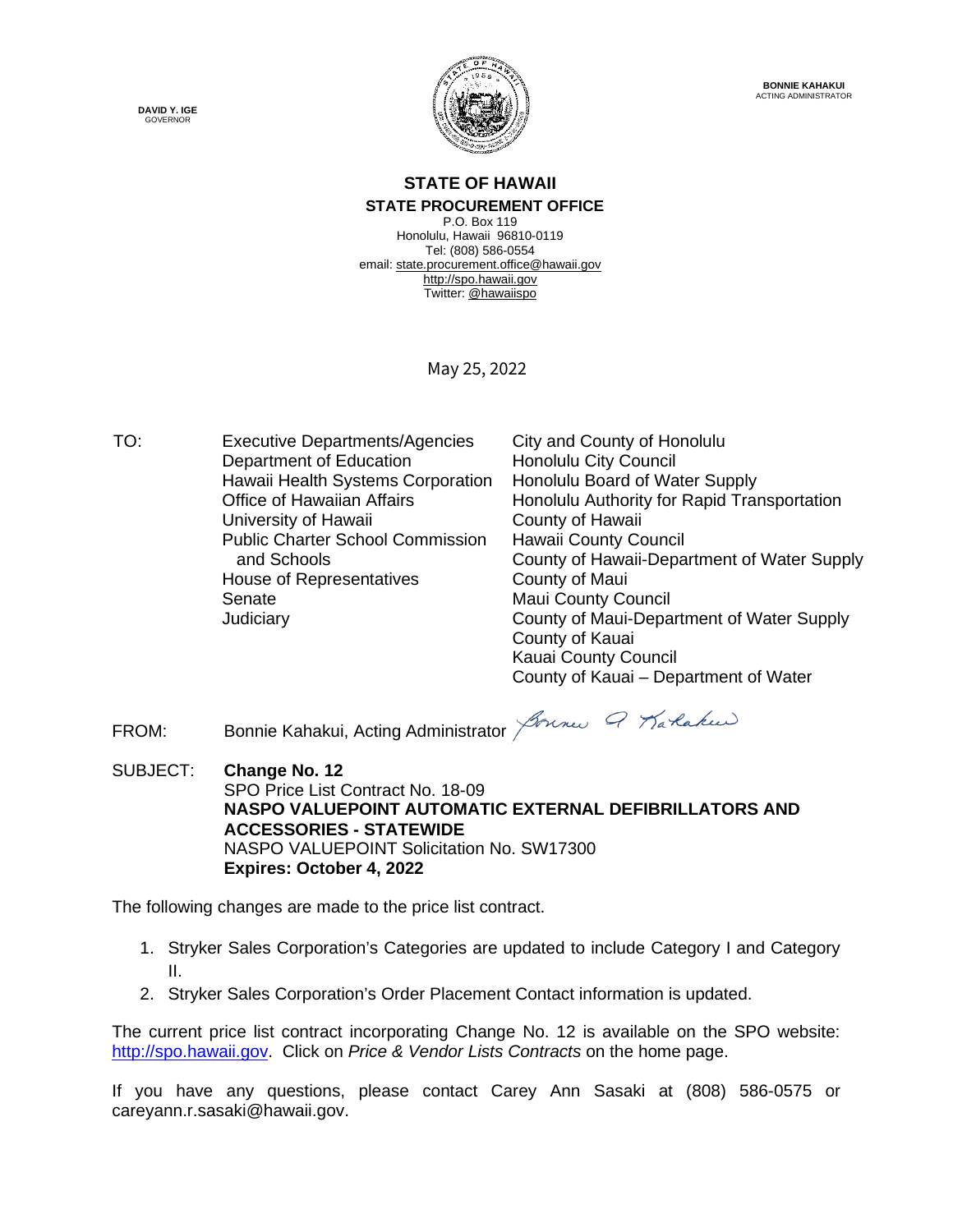### **WHERE TO FIND**:

| Lease Agreements, Vendor and Product Evaluation, Price or Vendor List Contract.  5 |  |
|------------------------------------------------------------------------------------|--|
|                                                                                    |  |
| Vendor Name Awarded by Category, How to Utilize this Price List Contract  10       |  |
|                                                                                    |  |
|                                                                                    |  |
|                                                                                    |  |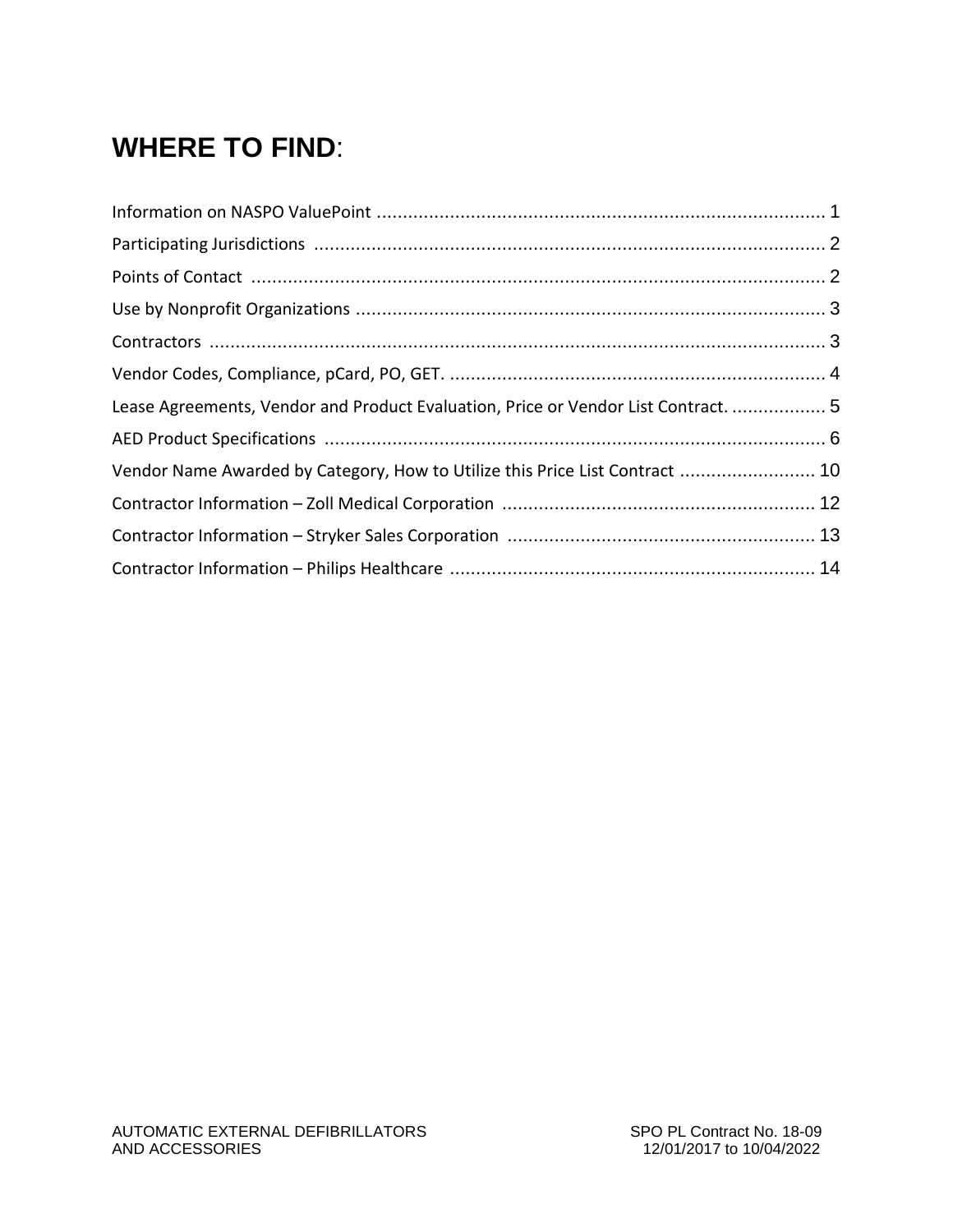#### **STATE OF HAWAII STATE PROCUREMENT OFFICE**

**SPO Price List Contract No. 18-09** Replaces SPO Vendor List Contract No. 13-12

Includes Change No. 12 Effective 05/26/2022

**THIS SPO PRICE LIST CONTRACT IS FOR AUTHORIZED BUSINESS USE ONLY**

#### **NASPO VALUEPOINT AUTOMATIC EXTERNAL DEFIBRILLATORS AND ACCESSORIES - STATEWIDE**

#### (NASPO VALUEPOINT RFP SW17300) **December 1, 2017 to October 4, 2022**

#### **INFORMATION ON NASPO VALUEPOINT**

The NASPO ValuePoint Cooperative Purchasing Organization is a multi-state contracting consortium of state governments, including local governments, of which the State of Hawaii is a member. NASPO ValuePoint Purchasing Organization seeks to achieve price discounts by combining the requirements of multi-state governmental agencies, and cost-effective and efficient acquisition of quality products and services.

The State of Oklahoma is the current lead agency and contract administrator for the NASPO ValuePoint Automatic External Defibrillators (AEDs) and Accessories contract. A request for competitive sealed proposals was issued on behalf of NASPO ValuePoint Cooperative Purchasing Organization and contracts were awarded to four (4) qualified Contractors. The State of Hawaii has signed a Participating Addendum with four (4) Contractors. Note: One of the awarded contractors was acquired by another awarded contractor, hence, there are now three (3) awarded contractors.

This contract offers devices that are classified in three categories. Category l is for Public Access and Infrequent User AEDs. Category II is for First responder AEDs. Category III is for Professional Defibrillators.

For additional information on this contract, visit the NASPO ValuePoint website at [www.naspovaluepoint.org.](http://www.naspovaluepoint.org/)

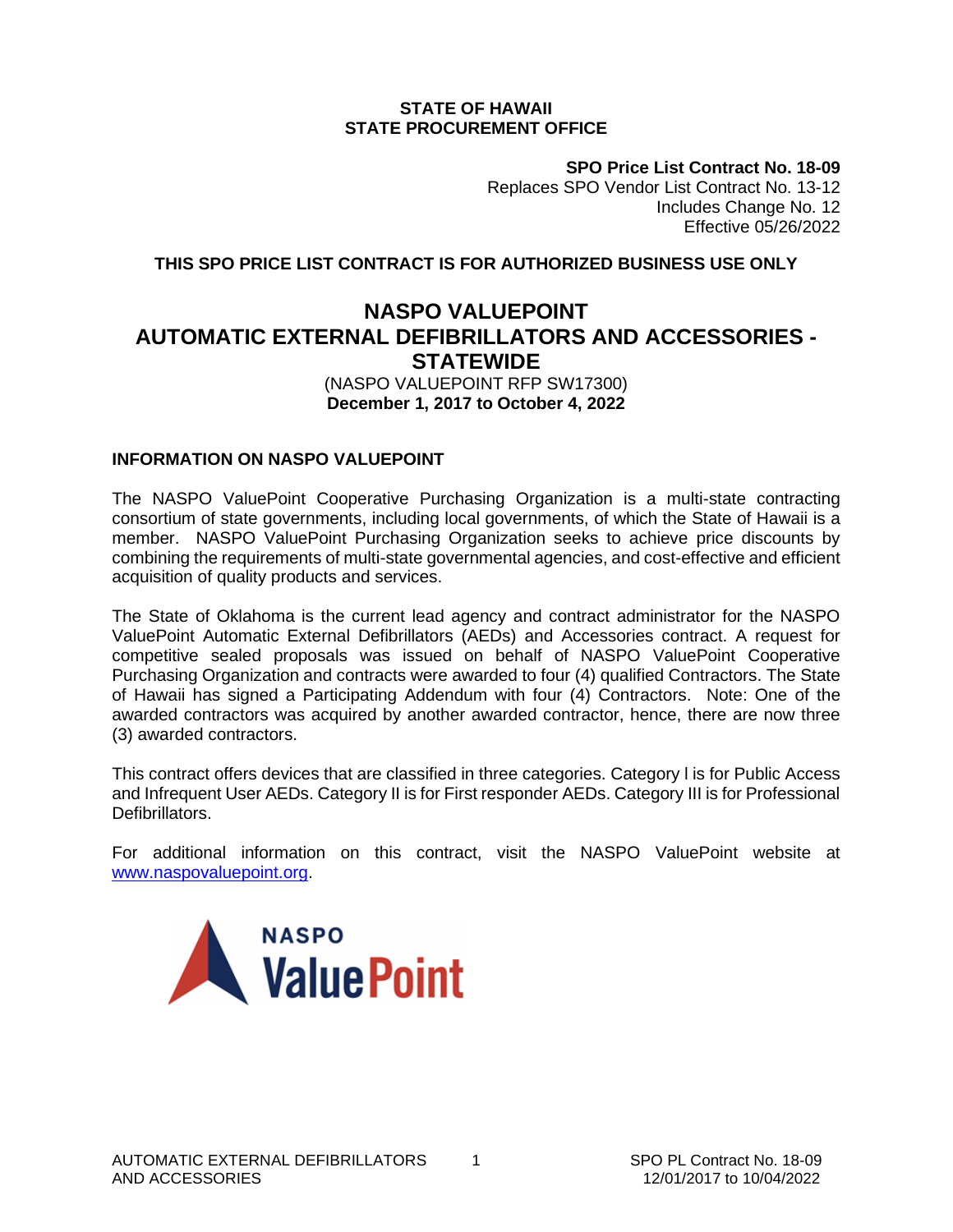**PARTICIPATING JURISDICTIONS** listed below have signed a cooperative agreement with the SPO and are authorized to utilize this price list contract.

| <b>Executive Departments/Agencies</b>                              | City and County of Honolulu                   |
|--------------------------------------------------------------------|-----------------------------------------------|
| Department of Education                                            | <b>Honolulu City Council</b>                  |
| Hawaii Health Systems Corporation                                  | Honolulu Board of Water Supply                |
| <b>Office of Hawaiian Affairs</b>                                  | Honolulu Authority for Rapid Transportation   |
| University of Hawaii                                               | County of Hawaii                              |
| Public Charter School Commission and Schools Hawaii County Council |                                               |
| House of Representatives                                           | County of Hawaii – Department of Water Supply |
| Senate                                                             | County of Maui                                |
| Judiciary                                                          | <b>Maui County Council</b>                    |
|                                                                    | County of Maui - Department of Water Supply   |
|                                                                    | County of Kauai                               |
|                                                                    | Kauai County Council                          |
|                                                                    | County of Kauai - Department of Water         |

The participating jurisdictions are not required but may purchase from this price list contract, and requests for exception from the contract are not required. Participating jurisdictions are allowed to purchase from other contractors; however, HRS chapter 103D, and the procurement rules apply to purchases by using the applicable method of procurement and its procedures, such as small purchases or competitive sealed bidding. The decision to use this contract or to solicit pricing from other sources is at the discretion of the participating jurisdiction.

**POINTS OF CONTACT**. Questions regarding the products listed, ordering, pricing and status should be directed to the contractor(s).

| <b>Jurisdiction</b>   | <b>Name</b>            | <b>Telephone</b> | <b>Fax</b> | E-mail                              |
|-----------------------|------------------------|------------------|------------|-------------------------------------|
| Executive             | Carey Ann Sasaki       | 586-0575         | 586-0570   | careyann.r.sasaki@hawaii.gov        |
| <b>DOE</b>            | Procurement            | 675-0130         | 675-0133   | G-OFS-DOE-                          |
|                       | <b>Staff</b>           |                  |            | Procurement@k12.hi.us               |
|                       |                        |                  |            |                                     |
| <b>HHSC</b>           | Nancy Delima           | 359-0994         |            | ndelima@hhsc.org                    |
| <b>OHA</b>            | Christopher            | 594-1833         | 594-1865   | chriss@oha.org                      |
|                       | <b>Stanley</b>         |                  |            |                                     |
| UH                    | Karlee Hisashima       | 956-8687         | 956-2093   | karlee@hawaii.edu                   |
|                       |                        |                  |            |                                     |
| <b>Public Charter</b> | Danny                  | 586-3775         | 586-3776   | danny.vasconcellos@spcsc.hawaii.gov |
| School                | Vasconcellos           |                  |            |                                     |
| Commission and        |                        |                  |            |                                     |
| <b>Schools</b>        |                        |                  |            |                                     |
| House                 | <b>Brian Takeshita</b> | 586-6423         | 586-6401   | takeshita@capitol.hawaii.gov        |
|                       |                        |                  |            |                                     |
| Senate                | Carol Taniguchi        | 586-6720         | 586-6719   | c.taniguchi@capitol.hawaii.gov      |
|                       |                        |                  |            |                                     |
| Judiciary             | <b>Tritia Cruz</b>     | 538-5805         | 538-5802   | tritia.l.cruz@courts.hawaii.gov     |
|                       |                        |                  |            |                                     |
| C&C of Honolulu       | Procurement            | 768-5535         | 768-3299   | bfspurchasing@honolulu.gov          |
|                       | <b>Specialist</b>      |                  |            |                                     |
|                       |                        |                  |            |                                     |

Procurement questions or concerns may be directed as follows: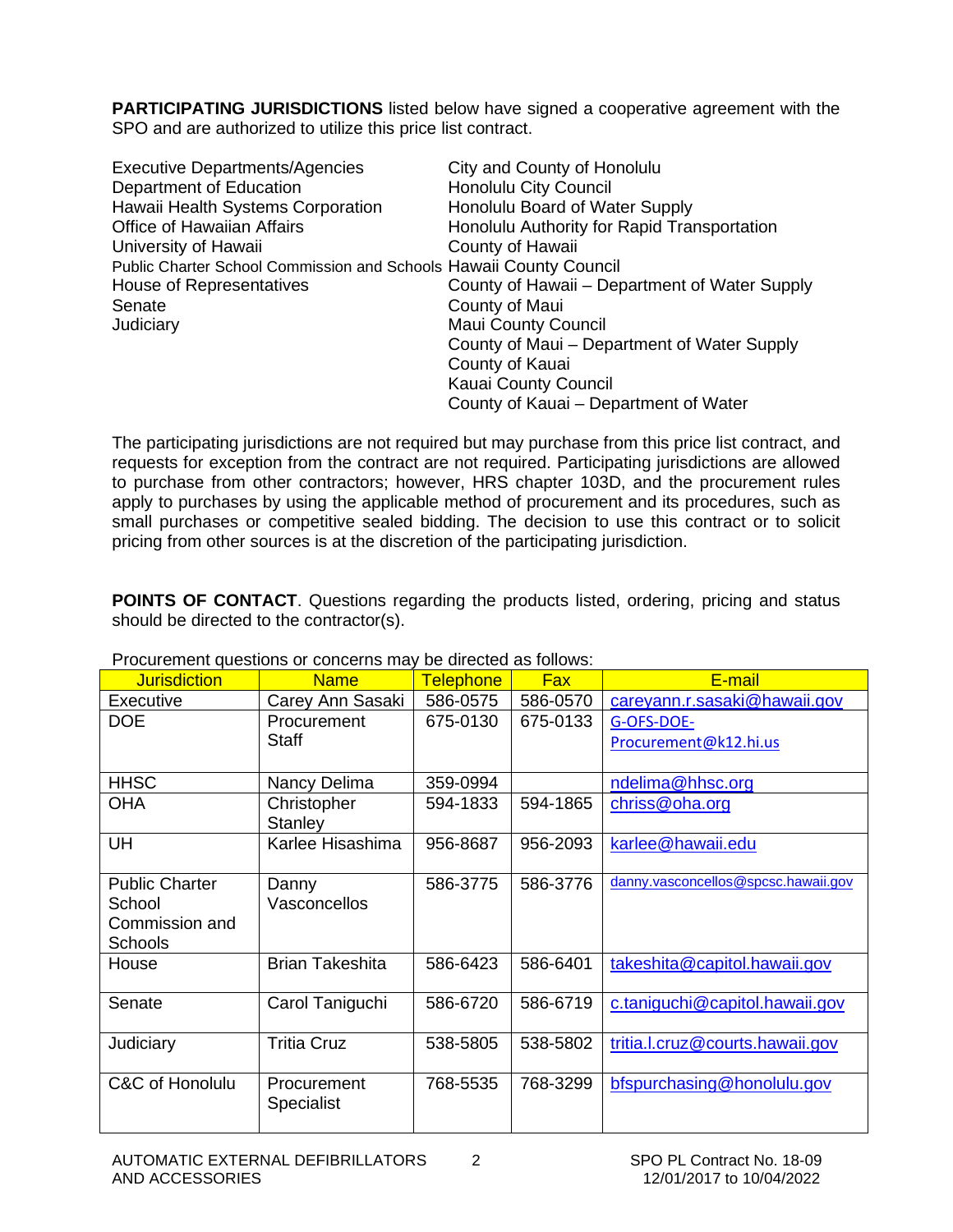| <b>Jurisdiction</b>      | <b>Name</b>            | <b>Telephone</b> | <b>Fax</b> | E-mail                          |
|--------------------------|------------------------|------------------|------------|---------------------------------|
| Honolulu City            | Kendall Amazaki, Jr.   | 768-5084         |            | kamazaki@honolulu.gov           |
| Council                  | <b>Nanette Saito</b>   | 768-5085         | 768-5011   | nsaito@honolulu.gov             |
| Honolulu Board of        | Procurement            | 748-5071         |            | fn_procurement@hbws.org         |
| <b>Water Supply</b>      | Office                 |                  |            |                                 |
| <b>HART</b>              | Dean Matro             | 768-6246         |            | dean.matro@honolulu.gov         |
| County of Hawaii         | Diane Nakagawa         | 961-8440         |            | Diane.Nakagawa@hawaiicounty.gov |
| Hawaii County<br>Council | Diane Nakagawa         | 961-8440         |            | Diane.Nakagawa@hawaiicounty.gov |
| County of Hawaii-        | Ka'iulani L.           | 961-8050         | 961-8657   | kmatsumoto@hawaii.dws.org       |
| Department of            | Matsumoto              | x224             |            |                                 |
| <b>Water Supply</b>      |                        |                  |            |                                 |
| County of Maui           | Jared Masuda           | 463-3816         |            | jared.masuda@co.maui.hi.us      |
| Maui County              | Marlene Rebugio        | 270-7838         |            | marlene.rebugio@mauicounty.us   |
| Council                  |                        |                  |            |                                 |
| County of Maui-          | Kenneth L.             | 270-7684         | 270-7136   | ken.bissen@co.maui.hi.us        |
| Department of            | <b>Bissen</b>          |                  |            |                                 |
| <b>Water Supply</b>      |                        |                  |            |                                 |
| County of Kauai          | <b>Ernest Barreira</b> | 241-4295         | 241-6297   | ebarreira@kauai.gov             |
| Kauai County             | Codie Tabalba          | 241-4193         | 241-6349   | ctabalba@kauai.gov              |
| Council                  | <b>Scott Sato</b>      | 241-4810         | 241-6349   | ssato@kauai.gov                 |
| County of Kauai-         | Marcelino Soliz        | 245-5470         | 241-5813   | msoliz@kauaiwater.org           |
| Department of            |                        |                  |            |                                 |
| Water                    |                        |                  |            |                                 |

**USE OF PRICE & VENDOR LIST CONTRACTS BY NONPROFIT ORGANIZATIONS.** Pursuant to HRS §103D-804, nonprofit organizations with current purchase of service contracts (HRS chapter 103F) have been invited to participate in the SPO price & vendor lists contracts.

A listing of these nonprofit organizations is available at the SPO website: [http://spo.hawaii.gov.](http://spo.hawaii.gov/) Click on *For Vendors > Non-Profits > Cooperative Purchasing Program > View the list of qualifying nonprofits eligible to participate in cooperative purchasing.*

If a nonprofit wishes to purchase from a SPO price or vendor list contract, the nonprofit must obtain approval from each Contractor, i.e., participation must be mutually agreed upon. A Contractor may choose to deny participation by a nonprofit. Provided, however, if a nonprofit and Contractor mutually agree to this arrangement, it is understood that the nonprofit will retain its right to purchase from other than a SPO price or vendor list Contractor(s).

**CONTRACTORS.** The authorized contractors are listed in this price list contract. They have signed a Master Agreement with the State of Oklahoma and a Participating Addendum with the Hawaii State Procurement Office. Note: Physio Control, Inc. was acquired by Stryker Sales Corporation. Cardiac Science Corporation was acquired by Zoll Medical Corporation.

| Company Name                     | <b>Master Agreement Number</b> |
|----------------------------------|--------------------------------|
| <b>Zoll Medical Corporation</b>  | OK-SW-300                      |
| <b>Stryker Sales Corporation</b> | OK-SW-300                      |
| <b>Philips Healthcare</b>        | OK-SW-300                      |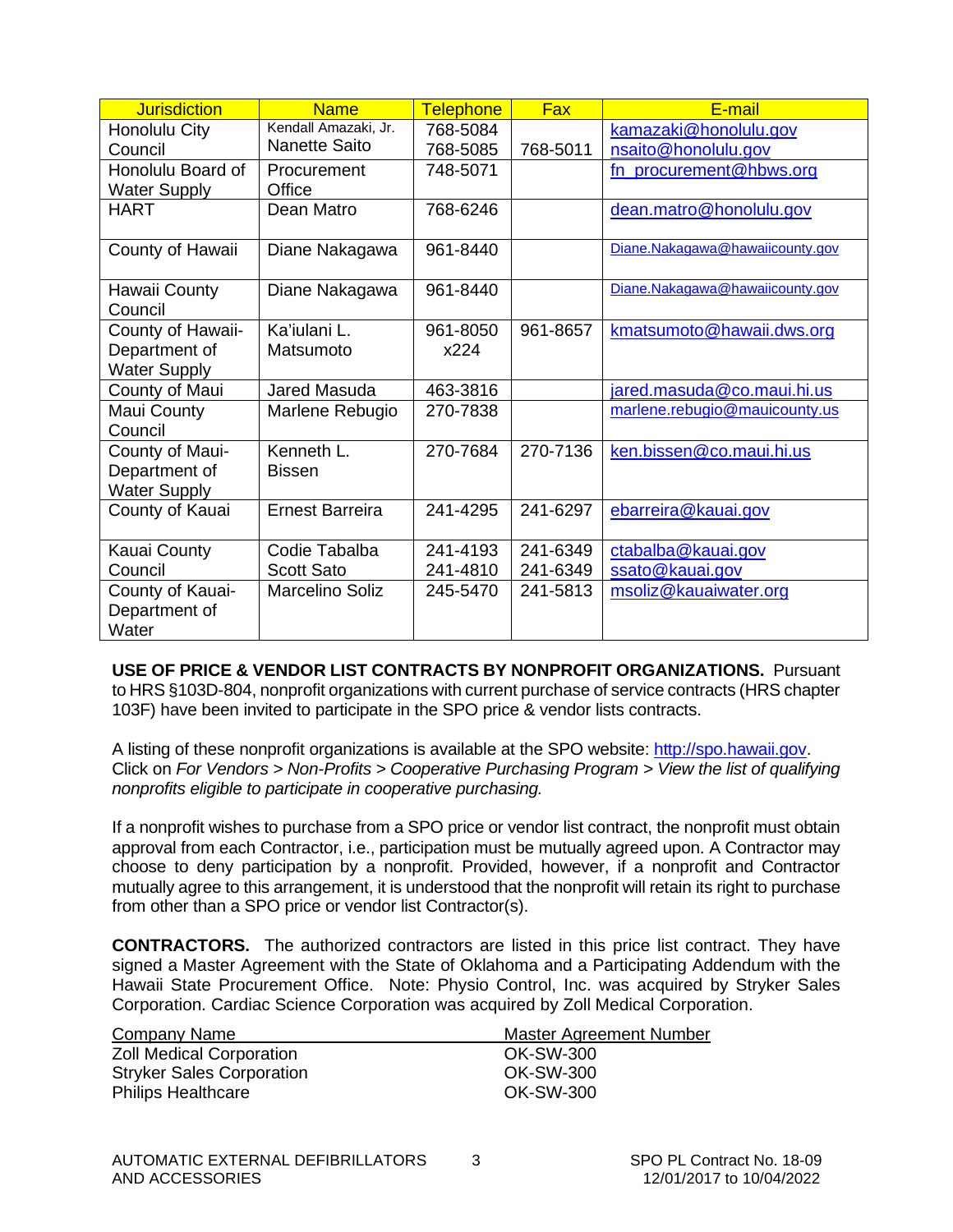**VENDOR CODES** for annotation on purchase orders are obtainable from the *Alphabetical Vendor Edit Table* available at your department's fiscal office. Agencies are cautioned that the remittance address on an invoice may be different from the address of the vendor code annotated on the purchase order.

**COMPLIANCE PURSUANT TO HRS §103D-310(c).** Prior to awarding this contract, the SPO verified compliance of the Contractor(s) named in the SPO Price List Contract No. 18-09*. No further compliance verification is required prior to issuing a contract, purchase order, or pCard payment when utilizing this contract.*

**PURCHASING CARD (pCard).** The State of Hawaii Purchasing Card (pCard) is required to be used by the Executive departments/agencies, excluding DOE, HHSC, OHA and UH for orders totaling less than \$2,500. For purchases of \$2,500 or more, agencies may use the pCard, subject to its credit limit, or issue a purchase order.

**PURCHASE ORDERS** may be issued for purchases \$2,500 or more, and for Contractors who either do not accept the pCard, set minimum order requirements before accepting the pCard for payment, or charge its customers a transaction fee for the usage.

**SPO PL CONTRACT NO. 18-09** & **NASPO VALUEPOINT MASTER AGREEMENT NUMBER OK-SW-300** shall be typed on purchase orders issued against this price list contract**.** For pCard purchases, the SPO PL Contract No. 18-09 and the NASPO ValuePoint Master Agreement Number OK-SW-300 shall be notated on the appropriate transaction document.

**STATE GENERAL EXCISE TAX (GET) AND COUNTY SURCHARGE** shall not exceed the following rates if seller elects to pass on the charges to its customers.

| <b>COUNTY</b>               | <b>COUNTY</b>    | <b>STATE</b> | <b>PASS-</b><br><b>MAX</b> | <b>DATE</b><br><b>EXPIRATION</b> |
|-----------------------------|------------------|--------------|----------------------------|----------------------------------|
|                             | <b>SURCHARGE</b> | <b>GET</b>   | <b>ON TAX RATE</b>         | OF SURCHARGE TAX                 |
|                             | <b>TAX RATE</b>  |              |                            | <b>RATE</b>                      |
| <b>C&amp;C OF HONOLULU</b>  | 0.50%            | 4.0%         | 4.7120%                    | 12/31/2030                       |
| HAWAII                      | 0.50%            | 4.0%         | 4.7120%                    | 12/31/2030                       |
| <b>COUNTY</b><br>MAUI<br>OF | $0.0\%$          | $4.0\%$      | 4.1666%                    | No county surcharge              |
| Molokai and<br>(including   |                  |              |                            |                                  |
| Lanai)                      |                  |              |                            |                                  |
| <b>KAUAI</b>                | 0.50%            | 4.0%         | 4.7120%                    | 12/31/2030                       |

The GET or use tax and county surcharge may be added to the invoice as a separate line item and shall not exceed the current max pass-on tax rate(s) for each island.

County surcharges on state general excise (GE) tax or Use tax may be visibly passed on but is not required. For more information on county surcharges and the max pass-on tax rate, please visit the Department of Taxation's website at [http://tax.hawaii.gov/geninfo/countysurcharge.](http://tax.hawaii.gov/geninfo/countysurcharge)

**PAYMENTS** are to be made to the Contractor(s) remittance address. HRS §103-10 provides that the State shall have thirty (30) calendar days after receipt of invoice or satisfactory completion of contract to make payment. Payments may also be made via pCard.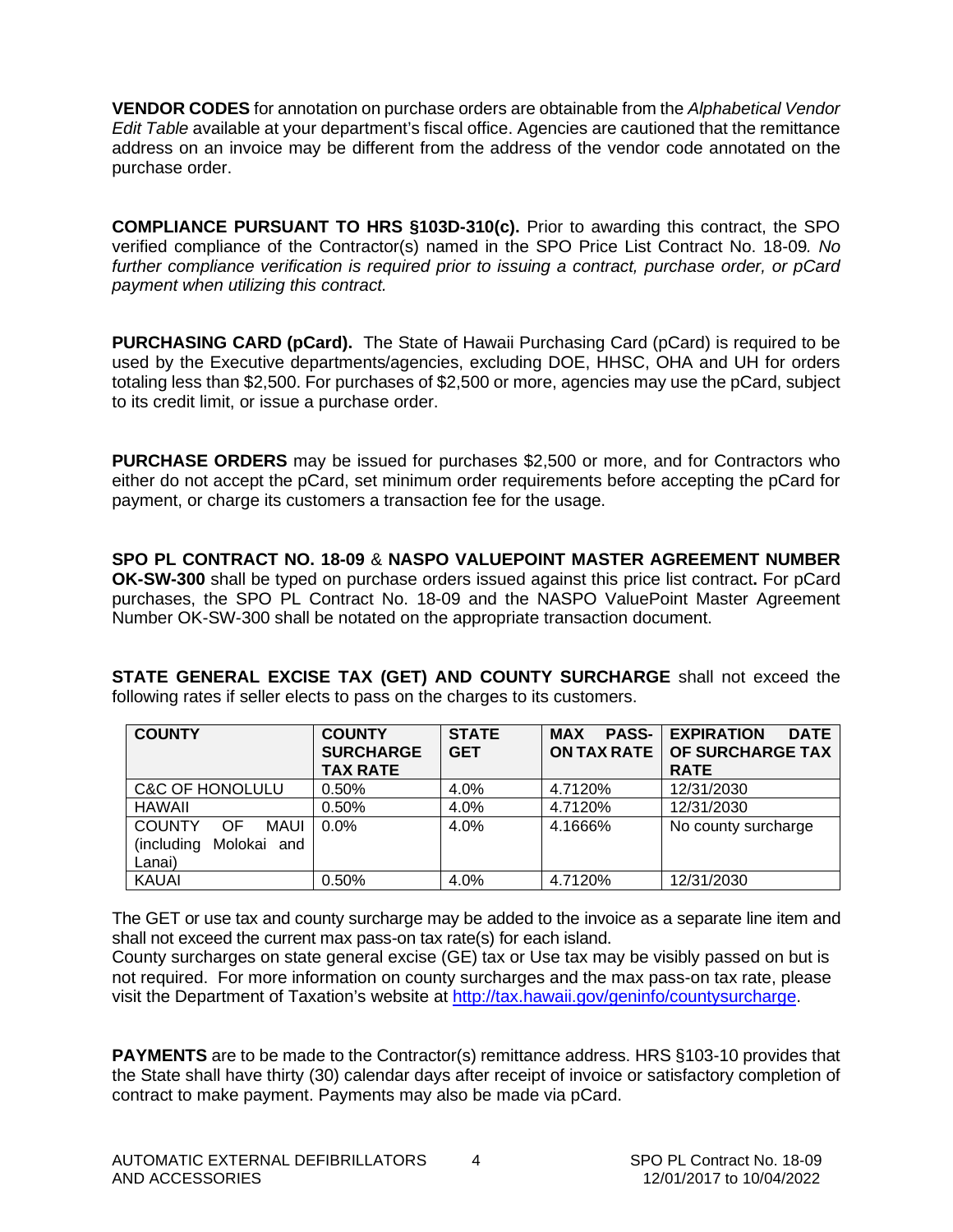**LEASE AGREEMENTS** are not allowed under this contract.

**VENDOR AND PRODUCT EVALUATION** form, SPO-012, for the purpose of addressing concerns on this price list contract, is available to agencies at the SPO website: [http://spo.hawaii.gov.](http://spo.hawaii.gov/) Click on *Forms* on the home page.

**PRICE OR VENDOR LIST CONTRACT AVAILABLE ON THE INTERNET** at the SPO website: [http://spo.hawaii.gov.](http://spo.hawaii.gov/) Click on *Price & Vendor List Contracts* on the home page.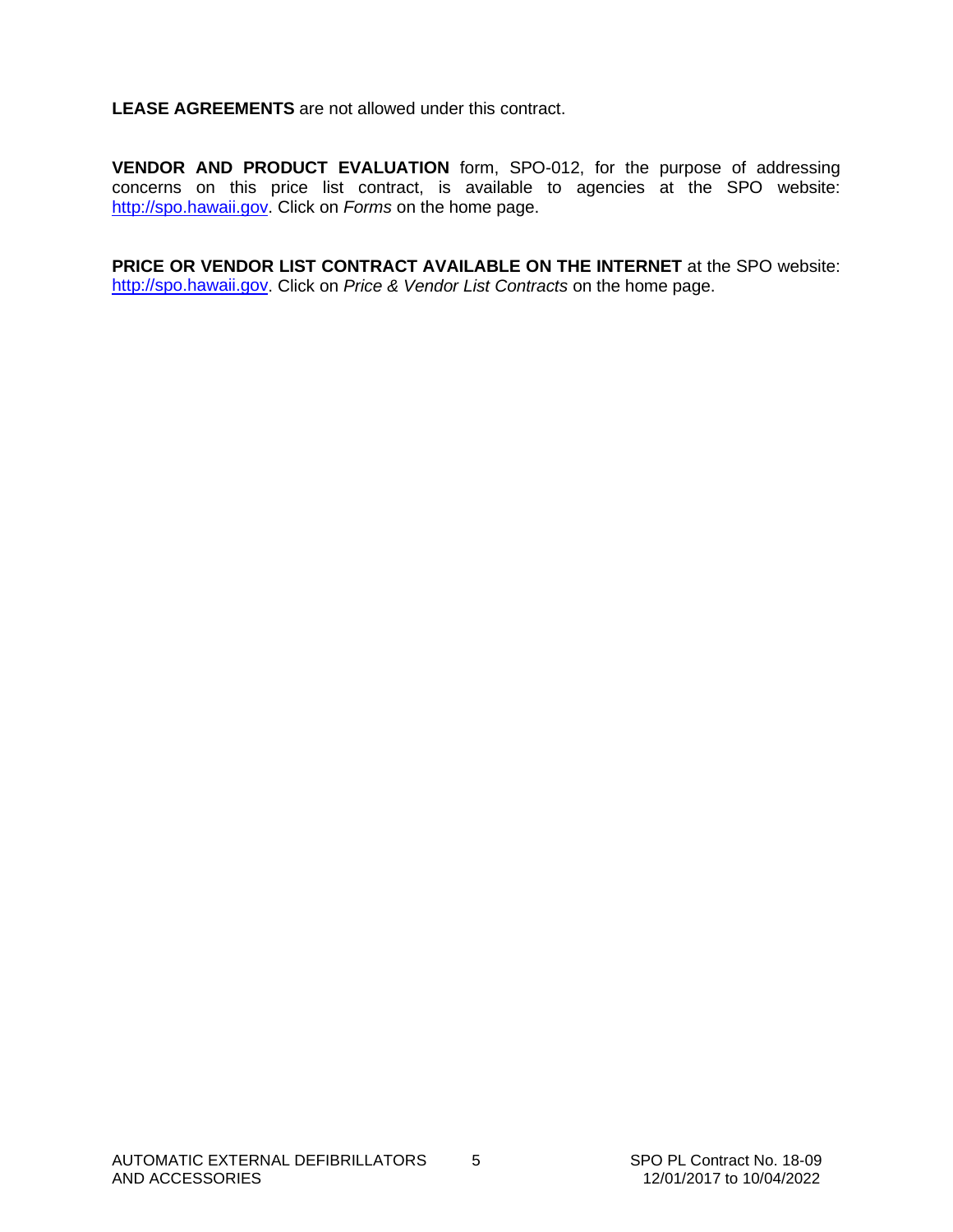#### **AED PRODUCT SPECIFICATIONS**

#### **CATEGORY I: PUBLIC ACCESS AND INFREQUENT USER AEDs**

- 1. The AED must enhance user performance by displaying visual icons or audible prompts.
- 2. The AED must guide the rescuer in following the proper rescue sequence.
- 3. The AED must utilize a biphasic waveform with maximum energy setting of 200 Joules.
- 4. The AED must be user configurable to adapt to local and changing protocols.
- 5. The AED must be capable of automatic self-tests of the internal circuitry delivery system.
- 6. The AED self-test perform automatic daily self-tests or be user programmable for 1-7 day time intervals.
- 7. The AED must offer the capability of a user-activated manual self-test.
- 8. The AED must include an easily identifiable on/off switch on the front of the device.
- 9. The AED must have an easy to use see status indicator that advises users if the unit requires service.
- 10. The AED must offer an audible tone that sounds if the unit requires service.
- 11. The AED must record data to an internal memory.
- 12. The AED must include the ability to download data to a computer.
- 13. The AED must utilize pre-connected, disposable, single use, self-adhesive electrode(s).
- 14. The electrode must have a shelf life of at least two years.
- 15. The AED must have a capable length of at least 48 inches.
- 16. The AED must include a patient analysis system that automatically evaluates patient ECG or shockable/non-shockable rhythms.
- 17. The AED must be able to operate in a temperature range of 32 degrees Fahrenheit to 122 degrees Fahrenheit.
- 18. The AED must have a shock or abuse tolerance that passes the on meter, any edge, corner, or surface drop test in standby mode.

#### **CATEGORY II: FIRST RESPONDER AEDs**

- 1. The pediatric algorithm must alter the default energy levels the AED delivers to pediatric patients to levels of 50, 70 and 85 Joules.
- 2. The electrode must offer a CPR rate and depth sensor and an adaptive metronome that assists rescuers in performing proper CPR.
- 3. The AED must offer disposable, single use, self-adhesive electrode(s) for ease of application.
- 4. The AED must utilize a biphasic waveform.
- 5. The AED must be capable of operating in semi-automatic and/or manual mode.
- 6. The AED must have the capability of monitoring a patient with a 3 lead patient cable through ECG electrodes.
- 7. The energy settings must be user configurable with a pre-set maximum energy setting of 200 Joules or escalating variable energy range up to 360 Joules.
- 8. The electrode must have a shelf life of at least two years.
- 9. The AED must invoke a specific pediatric algorithm when pediatric pads are attached.
- 10. The AED must have an internal memory capable of recording up to 7 hours of continuous information.
- 11. The internal memory must be configurable to record information on up to four patients.
- 12. The AED must meet water and particulate ingress ratings of IP55.
- 13. The AED must have a shock or abuse tolerance that passes the one meter, any edge, corner, or surface drop test in standby mode.
- 14. The AED must have multiple user configurable prompts.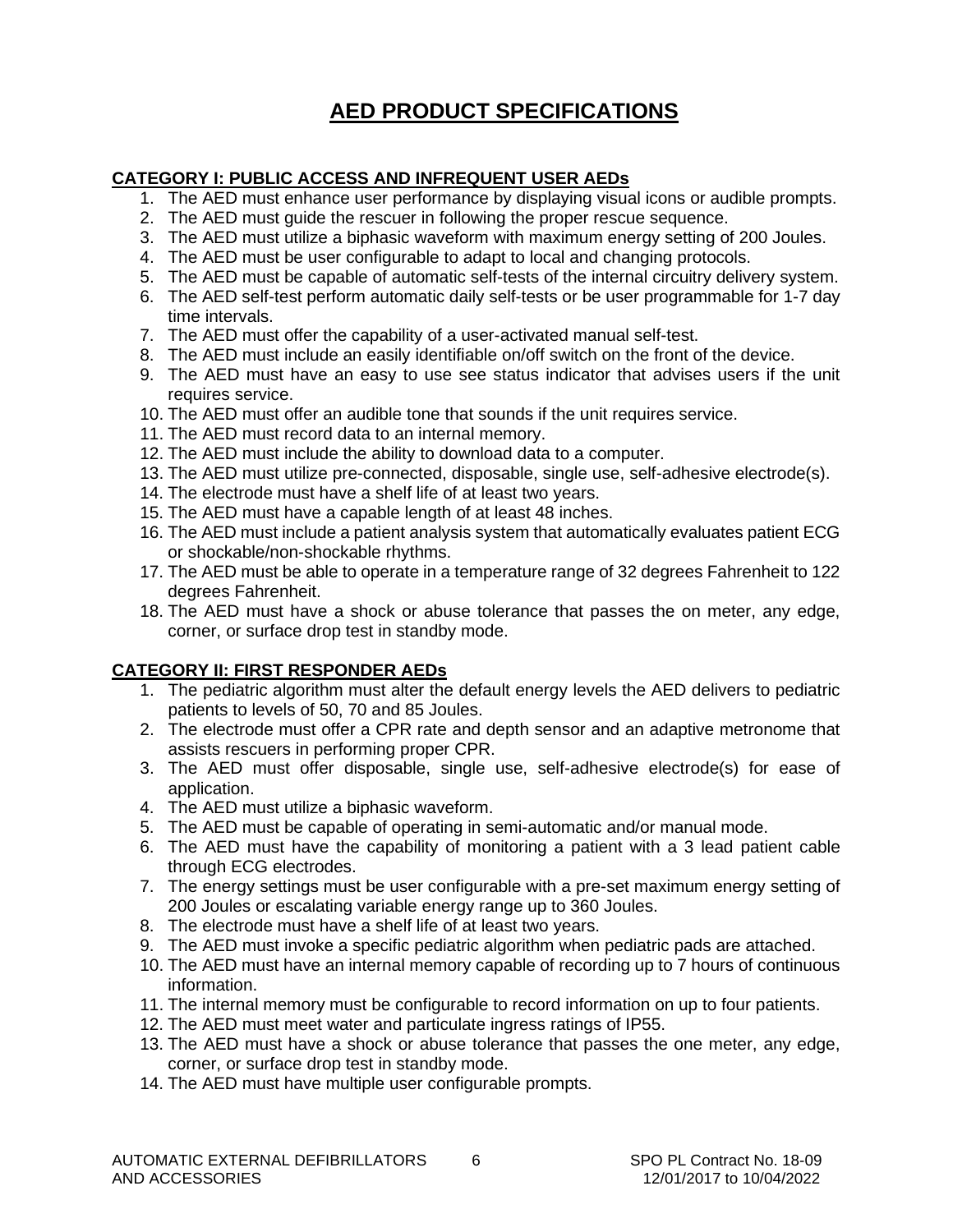#### **CATEGORY III: PROFESSIONAL DEFIBRILLATOR SPECIFICATIONS**

#### A. General

- 1. Unit must be able to digitally record ECG on a standard a removable card (optional).
- 2. Unit must be able to transmit 12-lead ECG information through a fax/modem card.
- 3. External paddles must be available.
- 4. Unit shall have a battery that shall be easily and rapidly replaced.
- 5. Unit shall have an affixed protective roll cage for added device protection.
- 6. Unit shall have integral carry bags providing an independent location for each cable.
- 7. Unit shall be able to be tested through multi-function cable or paddles.
- 8. Unit must provide testing capability which tests: charging, energy delivery, paddles, multi-function cable testing.
- 9. Unit must have a test cap to allow multi-function cable testing.
- 10. Unit must have built-in AC or DC charging as a standard feature.
- 11. Unit must provide 3 hours typical continuous ECG monitoring time with a new battery.
- 12. Unit must provide 4 hours typical continuous ECG monitoring time with a new Lithium lon battery.
- 13. Unit must provide an OPS Clock Sync feature as a standard option.
- 14. The device must be capable with the AHA Standards for Advanced Cardiac Life Support basis life support and Pediatric Life Support.
- 15. The device must be capable of monitoring the ECG with appropriate display and alarm (visual and audible).
- 16. The device shall provide normal operating capability for ALS users, including semiautomatic external defibrillation, manual defibrillation, synchronized cardio version and external pacing.
- 17. The unit shall have the capability to do Pulse Oximetry, 12 lead ECG, end-tidal CO2 monitoring, capnography, NIBP, etc.
- B. Display:
	- 1. Unit must have a high-resolution color liquid crystal display as a standard feature.
	- 2. Unit must be able to change display from color to black on white or white on black through the push of a button.
	- 3. Unit must have a screen with a sweep speed of 25 mm l sec.
	- 4. Unit must have a screen that provides a minimum viewing time off 4 seconds.
	- 5. Unit must have a display that provides the following information: Heart Rate, Lead/Pads, Alarm On/Off, SPo2, EtC02, NIBD, AED functions and prompts, defibrillator test function, self-test function, error corrections and faults, Pace functions, Code markers, alarm selection and limits, delivered energy, joule settings, ECG size, Synchronized cardioversion, optional EtC02 readings, Sp02 readings and NIBP readings.
- C. Defibrillator:
	- 1. Unit must utilize a low energy, constant current biphasic waveform.
	- 2. Unit must have the following energy selections available to provider in manual mode operation: 1, 2, 3, 4, 5, 6, 7, 8, 9, 10, 15, 20, 30, 50, 70, 85, 100, 120, 150, 200 joules.
	- 3. Unit must meet current AHA specifications for biphasic defibrillation.
	- 4. Unit must allow provider the ability to adjust energy selection controls on device front panel or sternum paddle.
	- 5. Unit must be able to charge to 200 joules in 6 seconds or less with a new fully charged battery.
	- 6. Unit must display energy selected and delivered on monitor display, strip chart recorder and code summary.
	- 7. Unit must have synchronized cardioversion capability with "sync" message displayed on monitor.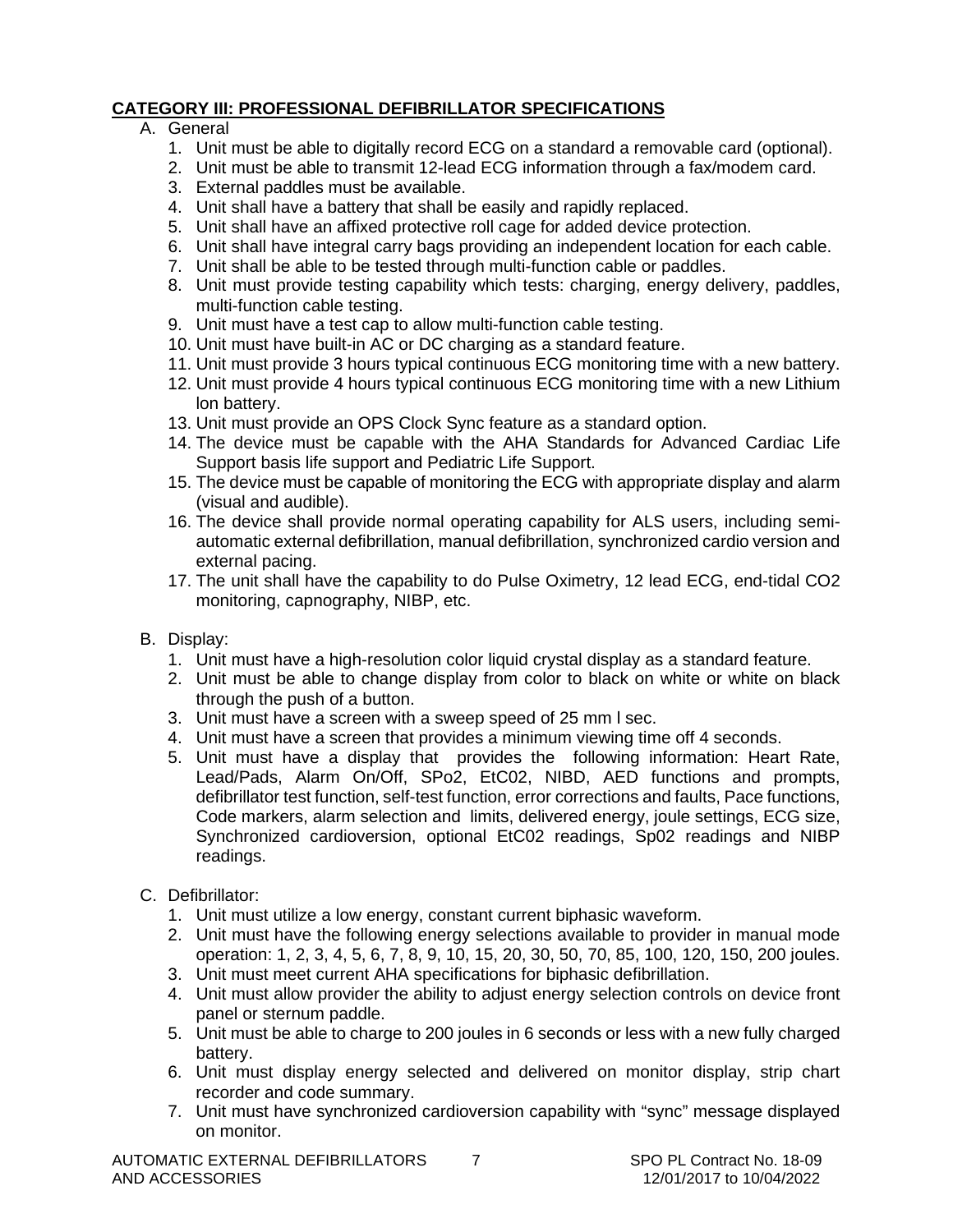- 8. Unit must have optional paddles that are external anterior/anterior adult and pediatric paddles.
- 9. Unit must contain a built in defibrillator tester that tests energy output and continuity of the multifunction cable and paddles documented on strip chart recorder and optional PCMCIA card.
- 10. Unit must have a "Multi-function" cable that is field replaceable.
- D. Recorder:
	- 1. Unit must utilize a thermal strip chart recorder.
	- 2. Strip chart recorder must use at least 90mm paper width thermal recoding paper.
	- 3. Strip chart recorder must utilize a 6 second delay.
	- 4. Strip chart recorder must be able to print the following annotations: Time, date, defib. energy, heart rate, pacer output (Pacer version only), QRS sync marker, ECG SIZE, lead, alarm, DEFIB TEST OK/FAIL, ANALYZE ECG, PADS OFFK ANNALYSIS HALTED, NOISY ECG, SHOCK ADVISED, NO SHOCK ADVISED, ECG TOO LARGE and diagnostic bandwidth.
	- 5. Unit must have user configurable print out modes offering manual or automatic recording options initiated by alarm activation or defibrillator discharge.
	- 6. Strip chart recorder must be able to print 3 leads simultaneously, diagnostic bandwidth and a 4x3 12-lead printout.
- E. Pacemaker:
	- 1. Unit must utilize a constant current 40 ms pace pulse width.
	- 2. Unit must have a continuously variable current level.
	- 3. Unit must have a continuously variable pacing rate from 30-180 ppm.
	- 4. Pacer parameters must be maintained when switching back to defibrillation or monitor mode.
	- 5. The heart rate alarms must function in the pacing mode.
	- 6. Unit must have mechanism to allow viewing of intrinsic patient rhythm without losing pacing capture.
	- 7. Unit must be configurable for initial setting of pacing rate.
	- 8. Unit must display pacing rate and milliamps on display.
	- 9. The pacer must continue to deliver life-saving therapy in the event an ECG lead falls off.
	- 10. Unit must be able to pace through multi-function or pacing electrodes.
- F. 12–lead ECG:
	- 1. The 12-lead parameter must reside within a defibrillator weighing less than 15 lbs.
	- 2. The 12-lead parameter must be able to provide a diagnostic 12-lead ECG 4x3 printout by holding the recorder button for two seconds.
	- 3. The 12-lead parameter must be capable of providing a diagnostic 12-lead ECG printout with interpretation by pressing the acquire button in the 12-lead mode.
	- 4. The 12-lead parameter must allow direct transmission of 12-lead ECG via land or cell phone to a standard fax machine.
	- 5. The 12-lead parameter must provide a user configuration that allows the option of printing detailed measurements along with the interpretation.
	- 6. The 12-lead ECG must be capable of being acquired without entering deep menus and without the use of a trim knob.
	- 7. The unit must offer an optional 0.05 to 40 hz bandwidth.
	- 8. The 12-lead parameter must allow users to easily insert patient name, age and gender using soft keys on the defibrillator.
	- 9. The 12-lead parameter must allow users to print the 12 SL Analysis, including measurements and patient name, age and gender on 90 mm fan-fold paper.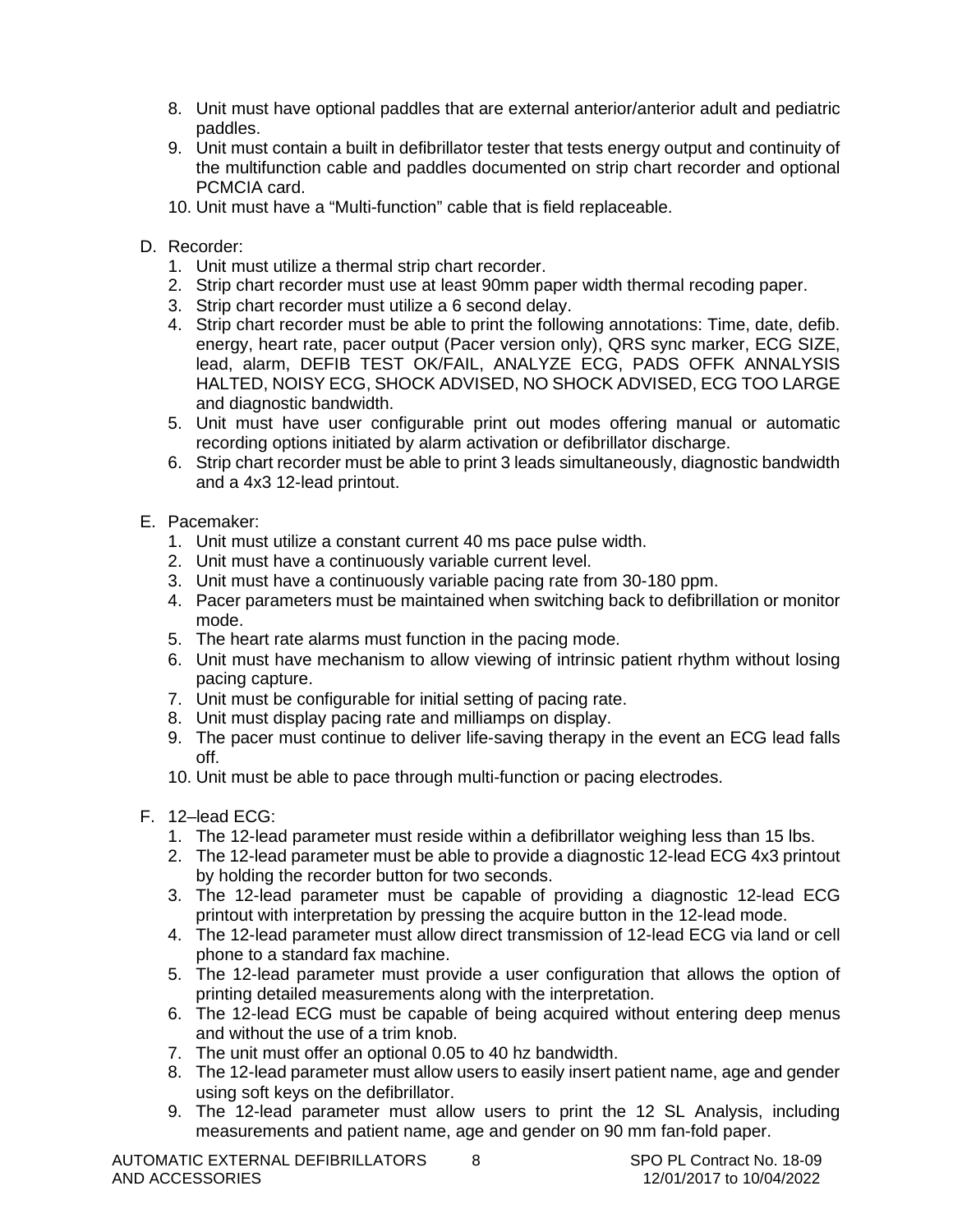- 10. The 12-lead parameter must be capable of storing up to 24 pre-programmed telephone numbers facilitating rapid and easy 12-lead ECG transmission.
- 11. The 12-lead parameter must allow configuration of user defined lead groups for rapid printout and review of pertinent ECG.
- 12. The 12-lead patient cable must consist of 4 limb leads and a separate V lead cable.
- 13. The 12-lead patient cable must be capable of providing limb lead signals directly to the defibrillator when only the limb leads are attached.
- 14. The 12-lead patient cable must accommodate either snap or clip connectors.
- 15. The 12-lead parameter must be capable of providing an automatic patient identifier using 7 alphanumeric characters.
- 16. The 12-lead parameter must be capable of providing a device identifier using 3 alphanumeric characters.
- 17. The unit must be upgradable to allow the use of an integrated Bluetooth option for the wireless transmission of 12-lead and vital sign data via a cell phone or other communication technology.
- 18. The unit must provide serial communication capability through an RS232 serial port.
- 19. The unit must be able to transmit 12-lead and vital data both automatically and manually on acquisition.
- 20. The unit must be able to transmit all data stored on a PC card to a remote hand held device or laptop.
- 21. The unit must be able to provide the option for both landline and cellular transmission when utilizing a Bluetooth wireless option.
- 22. The unit must offer the option of direct fax transmission via a Bluetooth option.
- G. Pulse Oximetry:
	- 1. The unit must have an integral pulse oximeter or be upgradeable to include an integral Pulse Oximeter.
	- 2. The unit must utilize pulse oximetry that has FDA 51 Ok clearance for use during patient motion and low perfusion.
	- 3. The unit must utilize sensors that work in bright sunlight.
	- 4. The unit must utilize a pulse oximeter with alarms that are user adjustable in the field.
- H. Capnography:
	- 1. The unit, when purchased with Sp02, must have an EtC02 port.
	- 2. All units with an EtC02 port must be upgradeable to include C02 by plugging in a mainstream or sidestream CAPNO 5 sensor.
	- 3. The unit must be able to offer the option to upgrade to either mainstream or sidestream capnography with sensor located outside of the unit allowing easy service and replacement if needed.
	- 4. The defibrillator must be capable of providing continuous EtC02 and Respiratory Rate readings as well as a capnogram for on-screen display or print-out.
	- 5. The C02 sensors used must not require a yearly calibration check.
- I. Non-Invasive Blood Pressure:
	- 1. Unit must be capable of acquiring a blood pressure within a typical measurement time of 30 seconds or less on average.
	- 2. Unit must incorporate oscillometric technology.
	- 3. Unit must display systolic, diastolic and mean pressures.
	- 4. Unit must be capable of taking automatic, stat or manual measurements.
	- 5. Automatic intervals should be user adjustable to 2.5, 5. 10. 15, 20, 30, 45, 60, 90, and 120 minutes.
	- 6. Stat mode must allow up to 10 measurements within 5 minutes.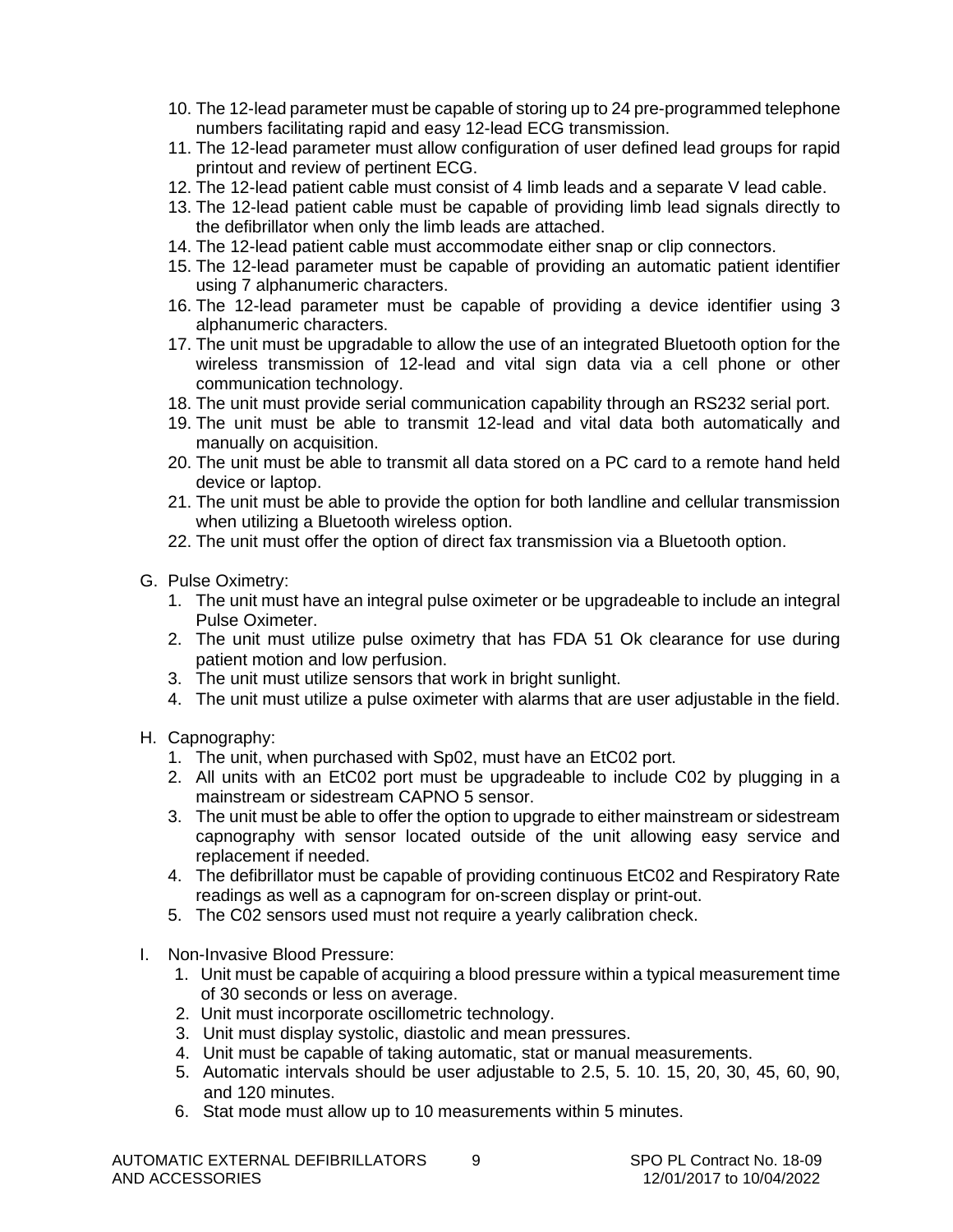- 7. Unit must include an artifact indicator which is displayed when excessive artifact is detected.
- 8. Unit must display a cuff inflation status bar.
- 9. Unit be capable of displaying and//or printing up to 4 hours of patient BP history data.

#### **VENDOR NAME AWARDED BY CATEGORY**

| <b>VENDOR NAME</b>                         | <b>CATEGORY I   CATEGORY II  </b> | <b>CATEGORY III</b> |
|--------------------------------------------|-----------------------------------|---------------------|
| Zoll Corporation (ZOLL)                    |                                   |                     |
| <b>Stryker Sales Corporation (STRYKER)</b> |                                   |                     |
| Philips Healthcare (PHILIPS)               |                                   |                     |

#### **HOW TO UTILIZE THIS PRICE LIST CONTRACT**

- 1. Choose a category that works best for your department. Obtain a price quote from each vendor listed above.
- 2. Agency shall inform Zoll, Stryker, or Philips that price quotes are in reference to the *NASPO ValuePoint Automatic External Defibrillators and Accessories Master Agreement No. OK-SW-300 and the State Procurement Office Price List Contract No. 18-09.*
- 3. Personnel conducting or participating in utilizing this Price/Vendor List Contract shall complete form SPO-010, *Record of Procurement* when an award value is for \$5,000 or greater. When an award value is under \$5,000, form SPO-010 is optional. **FORM SPO-010**, *Record of Procurement* is available on the SPO website: [http://spo.hawaii.gov;](http://spo.hawaii.gov/) click on *Forms* on the SPO homepage.
- 4. Retain documents justifying purchasing in the procurement/contract file.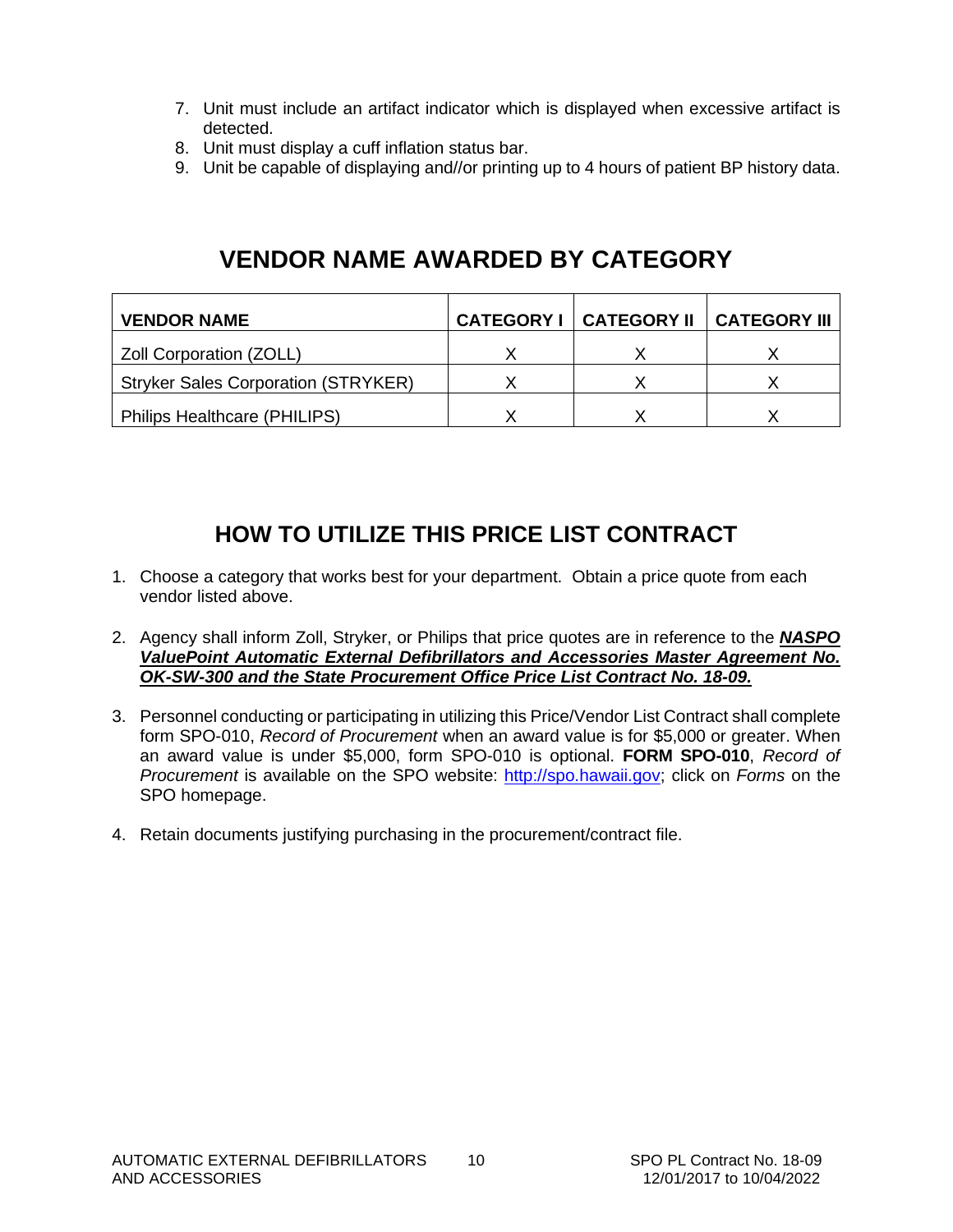### **CONTRACTOR**

# **CONTACT**

# **INFORMATION**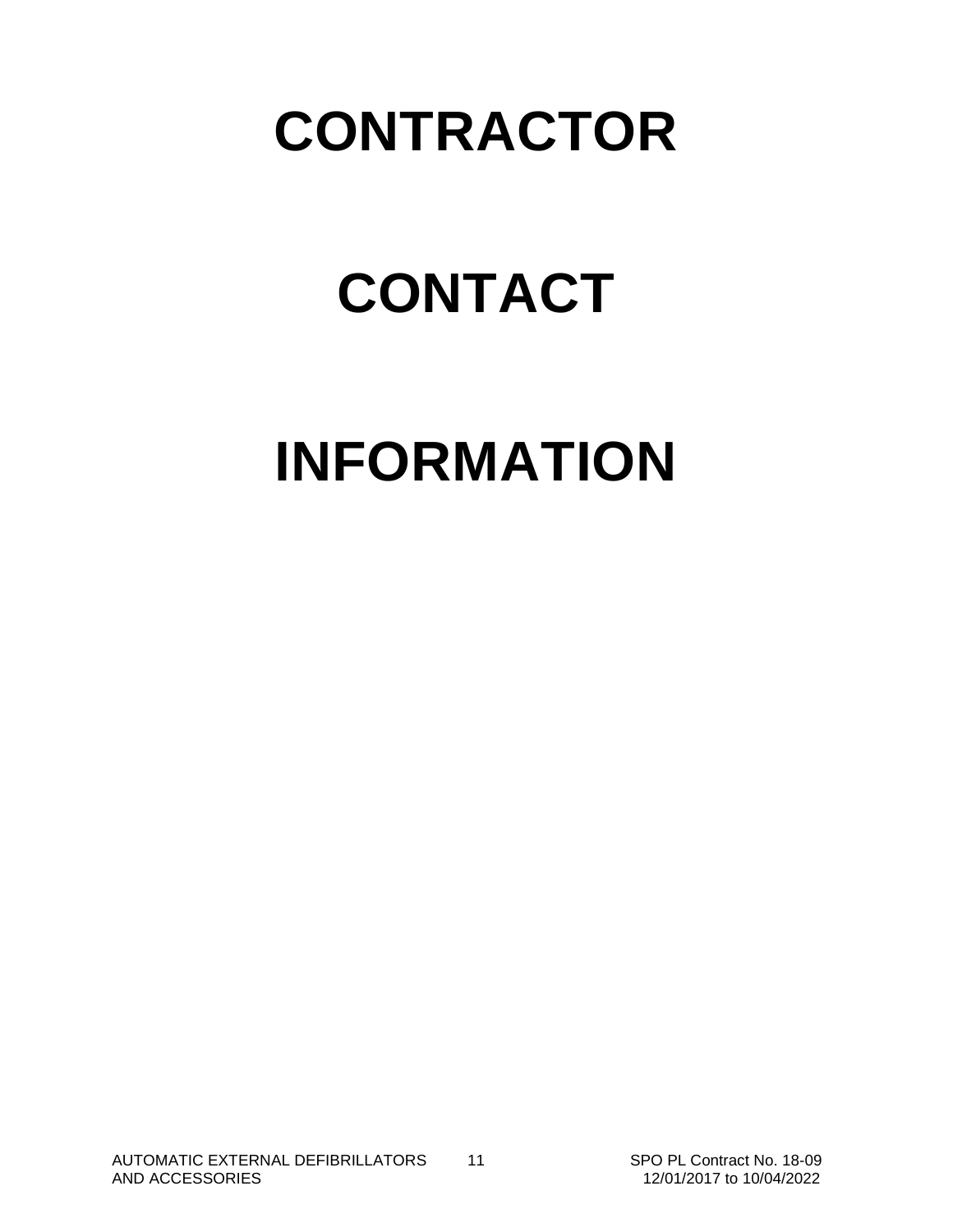

#### **CONTRACTOR INFORMATION**

| Contractor:                    | ZOLL Medical Corporation (formerly Cardiac Science Corporation)                                    |                                                                                      |                                       |  |  |
|--------------------------------|----------------------------------------------------------------------------------------------------|--------------------------------------------------------------------------------------|---------------------------------------|--|--|
|                                | 269 Mill Road                                                                                      |                                                                                      |                                       |  |  |
|                                | Chelmsford, MA 01824-4105                                                                          |                                                                                      |                                       |  |  |
| <b>Authorized Dealer:</b>      |                                                                                                    | Cintas Corporation No. 2                                                             |                                       |  |  |
|                                | P.O. Box 631025                                                                                    |                                                                                      |                                       |  |  |
|                                |                                                                                                    | Cincinnati, Ohio 45263-1025                                                          |                                       |  |  |
| <b>Customer Service/Order</b>  |                                                                                                    | <b>Cintas Contact for Quotes</b>                                                     | <b>Zoll Technical Support Contact</b> |  |  |
| <b>Placement:</b>              | Name:                                                                                              | Paul Ratajczak                                                                       | <b>Technical Support Help Desk</b>    |  |  |
|                                |                                                                                                    |                                                                                      | (8:30am-6pm EST, M-F; Emergency #)    |  |  |
|                                | Phone:                                                                                             | $(808)$ 670-3201                                                                     | (800) 348-9011 or (978) 421-9655      |  |  |
|                                | Cell:                                                                                              | $(513) 766 - 2738$                                                                   |                                       |  |  |
|                                | E-mail:                                                                                            | ratajczakp@cintas.com                                                                |                                       |  |  |
|                                |                                                                                                    |                                                                                      |                                       |  |  |
| <b>Contract Pricing:</b>       | Go to: https://www.naspovaluepoint.org/portfolio/automatic-external-defibrillator-aed-accessories- |                                                                                      |                                       |  |  |
|                                |                                                                                                    | 2017-2022/zoll-medical-corporation-formerly-cardiac-science-corporation/             |                                       |  |  |
|                                |                                                                                                    | <b>Contact Authorized Dealer or Contractor</b>                                       |                                       |  |  |
| <b>Contractor's Website:</b>   | http://www.zoll.com/                                                                               |                                                                                      |                                       |  |  |
| <b>Payment/Order Placement</b> | Billing Will Be From<br>Payments Sent To                                                           |                                                                                      |                                       |  |  |
| <b>Address:</b>                | Cintas                                                                                             | Cintas Corporation No. 2                                                             |                                       |  |  |
|                                |                                                                                                    | P.O. Box 631025<br>99-75 Koaha Way, Suite B                                          |                                       |  |  |
|                                | Aiea, HI 96701<br>Cincinnati, Ohio 45263-1025                                                      |                                                                                      |                                       |  |  |
|                                | Vendor Code: 339493-01                                                                             |                                                                                      |                                       |  |  |
| <b>Minimum Orders:</b>         | None                                                                                               |                                                                                      |                                       |  |  |
| <b>Delivery Time:</b>          |                                                                                                    | Within 120 Days After Receipt of Order (ARO) in accordance with NASPO delivery terms |                                       |  |  |
| <b>Shipping Destination:</b>   | Freight on Board (FOB) Destination                                                                 |                                                                                      |                                       |  |  |
| Freight:                       | Prepaid and Included                                                                               |                                                                                      |                                       |  |  |
| <b>Additional Information:</b> | Price List can be supplied in electronic pdf format upon request.                                  |                                                                                      |                                       |  |  |

For ZOLL Medical Corporation product information, go to the following link below: <https://www.zoll.com/medical-products>

**SERVICE REQUEST PROCESS**: You will be given a Returned Material Authorization (RMA) number to track the return of your product. The Technical Support Representative will require the following pertinent information:

- Unit Serial Number
- Description of the complaint
- Department where the equipment is being used
- Patient information if applicable
- ECG strips if available
- Purchase Order number if the device is out of warranty

A Service Loaner is available at no charge during the repair analysis process and is shipped to arrive before 10 AM the next business day. ZOLL pays for the shipping and insurance of the customer unit and the Service Loaner while the unit is under Factory or Extended Warranty. \***Warranty information is located a[t http://spo.hawaii.gov/wp](http://spo.hawaii.gov/wp-content/uploads/2013/12/ZOLL-Warranty-Information.pdf)[content/uploads/2013/12/ZOLL-Warranty-Information.pdf](http://spo.hawaii.gov/wp-content/uploads/2013/12/ZOLL-Warranty-Information.pdf)**

**NON-WARRANTY RETURN FOR SERVICE**: If a device is out of warranty and is returned to ZOLL for service, the Service Depot will evaluate the device to determine if a repair is needed. ZOLL will perform a comprehensive evaluation which could take several hours to complete. If ZOLL's evaluation does not warrant the device to be repaired, an evaluation charge shall apply. ZOLL's Service evaluation charge is a minimum of three (3) hours of Labor plus shipping of the device. If the evaluation warrants the device to be repaired, the total cost of the repair will include parts, labor, and shipping. If you choose to decline the repair, the evaluation charge will then apply. **Current Depot Repair Rate is \$150 per hour. ZOLL does not offer on-site service but will provide loaners within 24 hours.**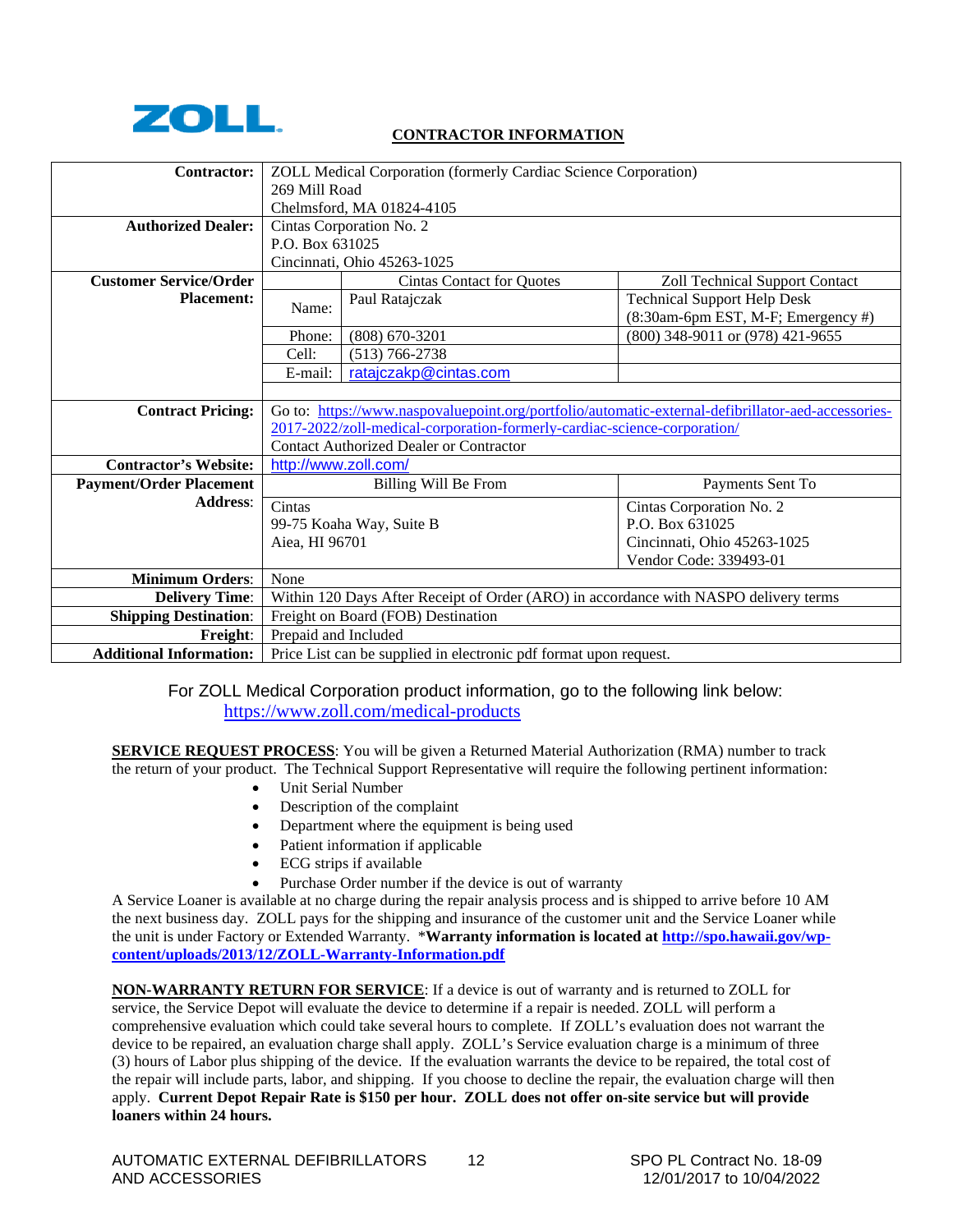### **stryker**

#### **CONTRACTOR INFORMATION**

| <b>Contractor:</b>             | Stryker Sales Corporation, DBA Stryker Medical (formerly Physio-Control, Inc.)                            |                                                                                                    |                                        |  |  |
|--------------------------------|-----------------------------------------------------------------------------------------------------------|----------------------------------------------------------------------------------------------------|----------------------------------------|--|--|
|                                |                                                                                                           | 3800 E. Centre Avenue                                                                              |                                        |  |  |
|                                | Portage, MI 49002                                                                                         |                                                                                                    |                                        |  |  |
| <b>Customer Service/Order</b>  |                                                                                                           | <b>Order Placement Contact</b>                                                                     | <b>Technical Support Contact</b>       |  |  |
| <b>Placement:</b>              |                                                                                                           |                                                                                                    | Customer Service – Monday through      |  |  |
|                                | Name:                                                                                                     | Amber Losbog                                                                                       | Friday                                 |  |  |
|                                |                                                                                                           |                                                                                                    | $(6:00$ AM to $4:00$ PM PST)           |  |  |
|                                | Phone:                                                                                                    | $(808)$ 352-8912                                                                                   | 1(800) 732-3081                        |  |  |
|                                | Fax:                                                                                                      | N/A                                                                                                | https://www.strykeremergencycare.com/s |  |  |
|                                |                                                                                                           |                                                                                                    | ervice-support-overview/               |  |  |
|                                | E-mail:                                                                                                   | Amber.Losbog@stryker.com                                                                           | RSTechquestions@stryker.com            |  |  |
| <b>Contract Pricing:</b>       |                                                                                                           | Go to: https://www.naspovaluepoint.org/portfolio/automatic-external-defibrillator-aed-accessories- |                                        |  |  |
|                                |                                                                                                           | 2017-2022/stryker-medical-formerly-physio-control-inc/                                             |                                        |  |  |
|                                | Click on "Pricing"                                                                                        |                                                                                                    |                                        |  |  |
| <b>Restocking Fee:</b>         | 15%<br>This fee will be charged to returned goods to vendor in the event of ordering error by the agency. |                                                                                                    |                                        |  |  |
| <b>Contractor's Website:</b>   | https://www.strykeremergencycare.com/                                                                     |                                                                                                    |                                        |  |  |
| Payment/Order                  | Billing Will Be From<br>Payments To                                                                       |                                                                                                    |                                        |  |  |
| <b>Placement Address:</b>      | <b>Stryker Sales Corporation</b>                                                                          |                                                                                                    | <b>Stryker Sales Corporation</b>       |  |  |
|                                | 3800 E. Centre Avenue<br>P O Box 93308                                                                    |                                                                                                    |                                        |  |  |
|                                | Portage, MI 49002                                                                                         |                                                                                                    | Chicago, IL 60673-3308                 |  |  |
|                                | Vendor Code: 331994-00                                                                                    |                                                                                                    |                                        |  |  |
| <b>Minimum Orders:</b>         | There is no minimum order requirement. For orders with a line item total less than \$200, a \$10          |                                                                                                    |                                        |  |  |
|                                | processing fee is added to the order. The processing fee applies to orders placed by phone or fax.        |                                                                                                    |                                        |  |  |
|                                | Orders placed through the Stryker web store will not incur this charge.                                   |                                                                                                    |                                        |  |  |
| <b>Delivery Time:</b>          | Within 120 Days After Receipt of Order (ARO) in accordance with NASPO delivery terms                      |                                                                                                    |                                        |  |  |
| <b>Shipping Destination:</b>   | Freight on Board (FOB) Destination                                                                        |                                                                                                    |                                        |  |  |
| Freight:                       | Prepaid and Included                                                                                      |                                                                                                    |                                        |  |  |
| <b>Additional Information:</b> | Instruction or operating manuals shall be furnished for all equipment supplied under this contract at     |                                                                                                    |                                        |  |  |
|                                | no additional cost to the end user. Currently service parts are not available through the Web Store.      |                                                                                                    |                                        |  |  |

For Stryker's product information, go to the following link below: <https://www.strykeremergencycare.com/products/>

**Stryker's Return Product Policy**: If Customer desires to return a purchased product, Customer must contact its local Stryker representative or the Stryker regional sales office for information on credit or replacement of any purchased and non-expired product. A Returned Material Authorization (RMA) number will be provided and must be clearly identified on the carton of any returned product. Customer must return the product to Stryker in its original packaging, unopened, and undamaged, except for product that was received in a damaged condition or as otherwise authorized by Stryker, which product may be returned in its existing condition. Stryker will not accept the return of a non-defective and conforming product if Customer breaks the security seal on the product.

Stryker will provide an RMA and accept the return of any product under any of the following circumstances:

- a) Stryker shipped the product in error;
- b) Customer received the product after the product's expiration date;
- c) Customer received the product in a damaged condition;
- d) The product is recalled and must be removed from the market; or
- e) Stryker specifically authorized the return of the product (a 15% restocking fee may apply).

Product must be returned within 30 days from the date the Customer receives the product, or within 30 days from the date the Customer receives notice of recall, if applicable. Upon receipt of a properly returned product, Stryker will apply full credit to Customer's account or provide replacement. Customer is advised that product returned without an RMA number, or not otherwise authorized, will not be accepted and will be returned to Customer at Customer's expense.